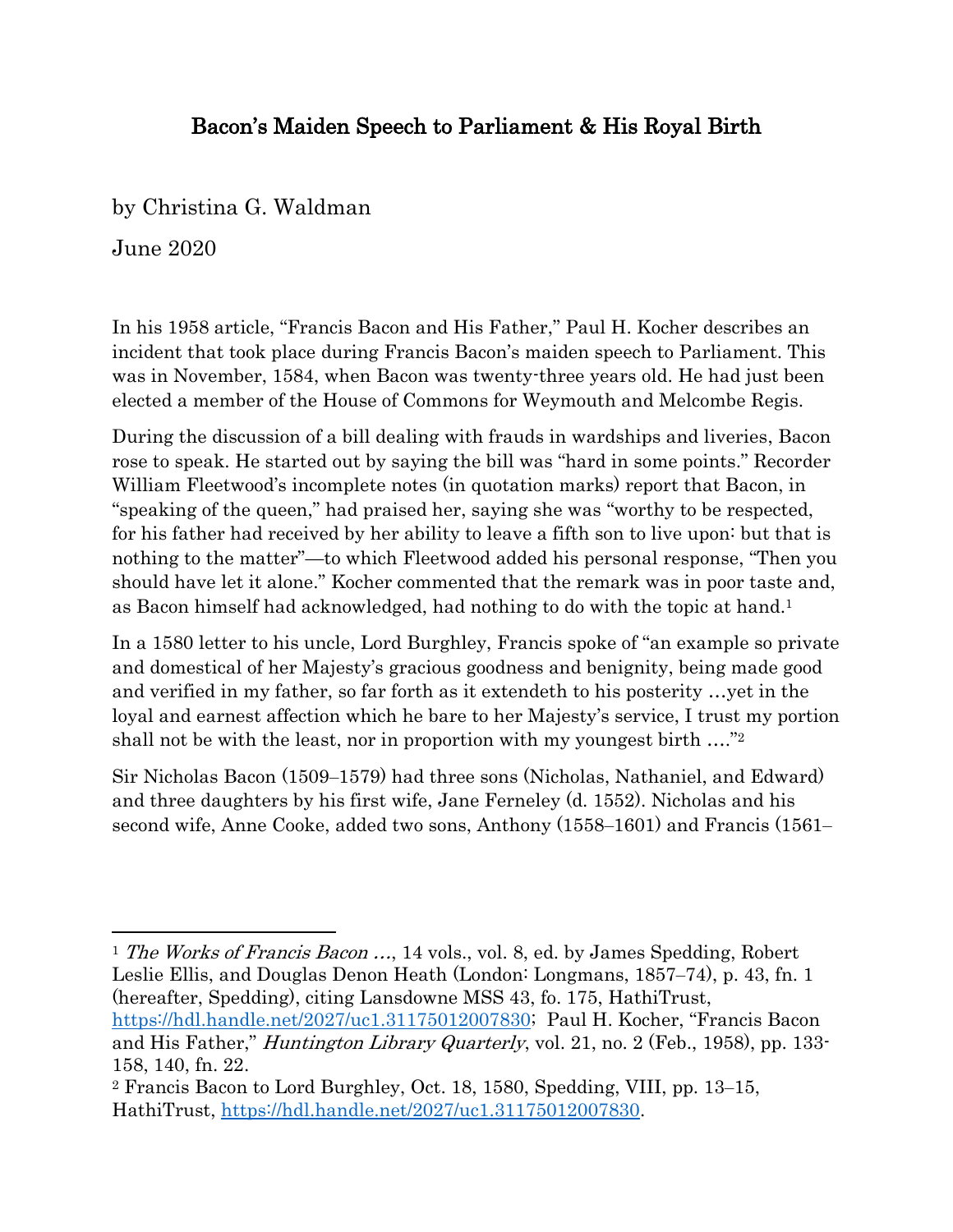1626).<sup>3</sup> In his "Life of Bacon," his literary executor William Rawley wrote that Francis Bacon was born "in York House or York Place."<sup>4</sup> York House was where Anne and Nicholas Bacon lived at the time of Francis's birth. Nearby was York Place, a royal palace. Before moving to York House in 1558 (when the new Queen Elizabeth made him her Lord Keeper of the Great Seal), Sir Nicholas and his family had resided at Bacon House on Foster Lane/Noble Street, in Aldersgate. William Fleetwood, the Recorder, had helped Sir Nicholas rebuilt the large, old medieval house and had lived on the property for several years. He was a good friend of Sir Nicholas's and Lord Burghley's. 5

Bacon's baptismal record, dated January 25, 1561, in the registry at St. Martin's-inthe-Fields parish, is unusual in several respects. Next to the name, "Franciscus Bacon," the word "filius" has been added in a different handwriting. The other baptismal entries on that page do not have a second line for the father, but the entry for Francis Bacon has a second line that reads: "Dm: Nicho: Bacon." Then, in

[http://sirbacon.org/archives/resuscitatioorbr016570baco.pdf;](http://sirbacon.org/archives/resuscitatioorbr016570baco.pdf) <http://www.sirbacon.org/rawleywm.htm>; Alfred Dodd, "The Sublime Prince of the Royal Secret," The Marriage of Elizabeth Tudor, pp. 38–42,

<sup>&</sup>lt;sup>3</sup> "Sir Nicholas Bacon, 1509-1579," England Under the Tudors, Luminarium Encyclopedia Project, excerpted from Encyclopedia Britannica,11th ed., vol. 3 (Cambridge: Cambridge University Press, 1910), p. 153.

<sup>&</sup>lt;sup>4</sup> William Rawley, "The Life of the Honorable Author," Rescuscitatio, or, Bringing Back into Public Light Several Pieces of the Works, Civil, Historical, Philosophical, and Theological, Hitherto Sleeping, of the Right Honorable Francis Bacon, Baron Verulam, Viscount St. Albans. According to the best corrected Copies. Together, with his Lordship's Life (London, 1657), p. 1 (following the introductory "Epistle to the Reader"), not paginated,

[http://www.sirbacon.org/doddsublimeprince.htm.](http://www.sirbacon.org/doddsublimeprince.htm)

<sup>5</sup> Geo. R. Corner to Sylvanus Urban, "Bacon-House, Noble-Street, Aldersgate," Correspondence, The Gentleman's Magazine and Historical Review, vol. 9, new series (November, 1860), pp. 535–536.